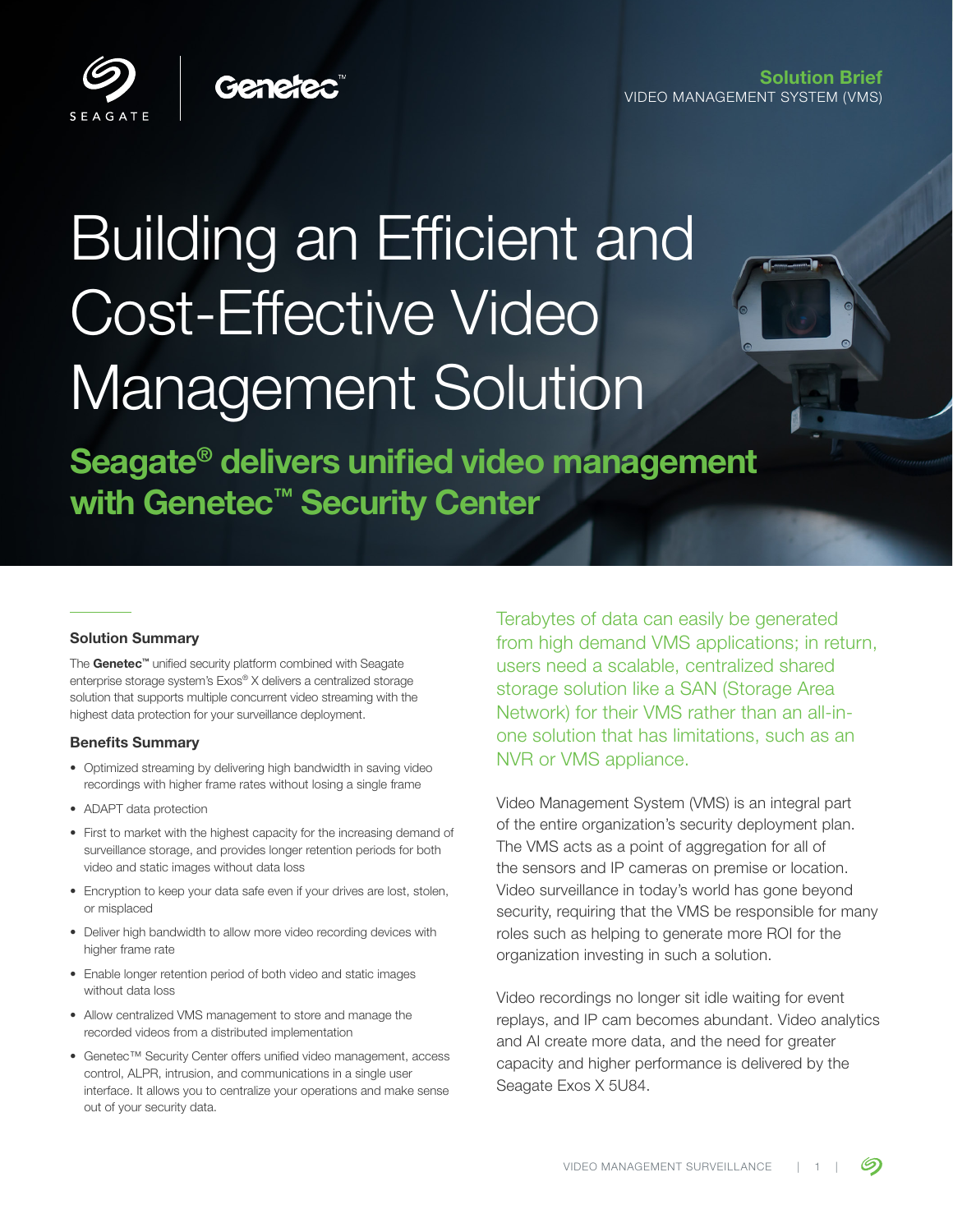# **The Challenge**

Terabytes of data can easily be generated from high demand VMS applications that require security and throughput performance. Onpremise SAN, instead of cloud-based solutions, continue to provide value in both areas. In return, users need to consider a centralized shared storage solution for their VMS, such as a SAN (Storage Area Network) or cloudbased services.

# **The Solution**

The Genetec™ Security Center software VMS solution together with the Seagate<sup>®</sup> Exos<sup>™</sup> X 5U84 SAN storage platform is an intelligent data storage combination that meets the needs of centralized storage and is capable of scalability, high performance, and data protection for years to come.

Seagate, the leading expert in building tightly integrated data storage solutions that offer big capacity with a small footprint, fast access with ease of management, and cost-effective protection for future technology refresh.

Seagate's Exos X storage platform features a unique IO controller that adopts Seagate ADAPT, or Autonomic Distributed Allocation Protection Technology. This technology takes on the concept of distributed RAID and implements it in an innovative way that permits the storage platform to:

- Grow your storage easily and seamlessly allow mixed drives with expansions of up to 128 drives in a single storage volume
- Choose between different RAID configurations to either enhance performance or increase fault tolerance in the case of drive failure
- Rebuild your storage volume faster than traditional RAID. Rapid Rebuild allows up to a 95% faster rebuild when compared to a RAID 6 solution
- Work with mixed-type drives such as SSD and HDDs, and traditional RAID allowing you to choose what works for you and your budget

Genetec™, a leader in VMS application, offers Security Center, a unified security platform that provides a singlepane interface to manage video surveillance, situational awareness, access control, and information analytics operations.

- With the number of connected devices growing in deployed surveillance environments, more storage is required—scale up to petabytes of storage easily, when needed, at lower cost
- High definition cameras require more bandwidth—deliver high bandwidth in saving video recordings with higher frame rates without losing a single frame
- The need for storage is growing—with our high capacity storage, you'll be able to have longer retention periods of both video and static images without data loss
- Fragmented systems don't allow for redundancy or easy scalability—centralizing VMS management to store and manage the recorded videos from a distributed implementation allows for data protection and growing your deployment

S. ÷.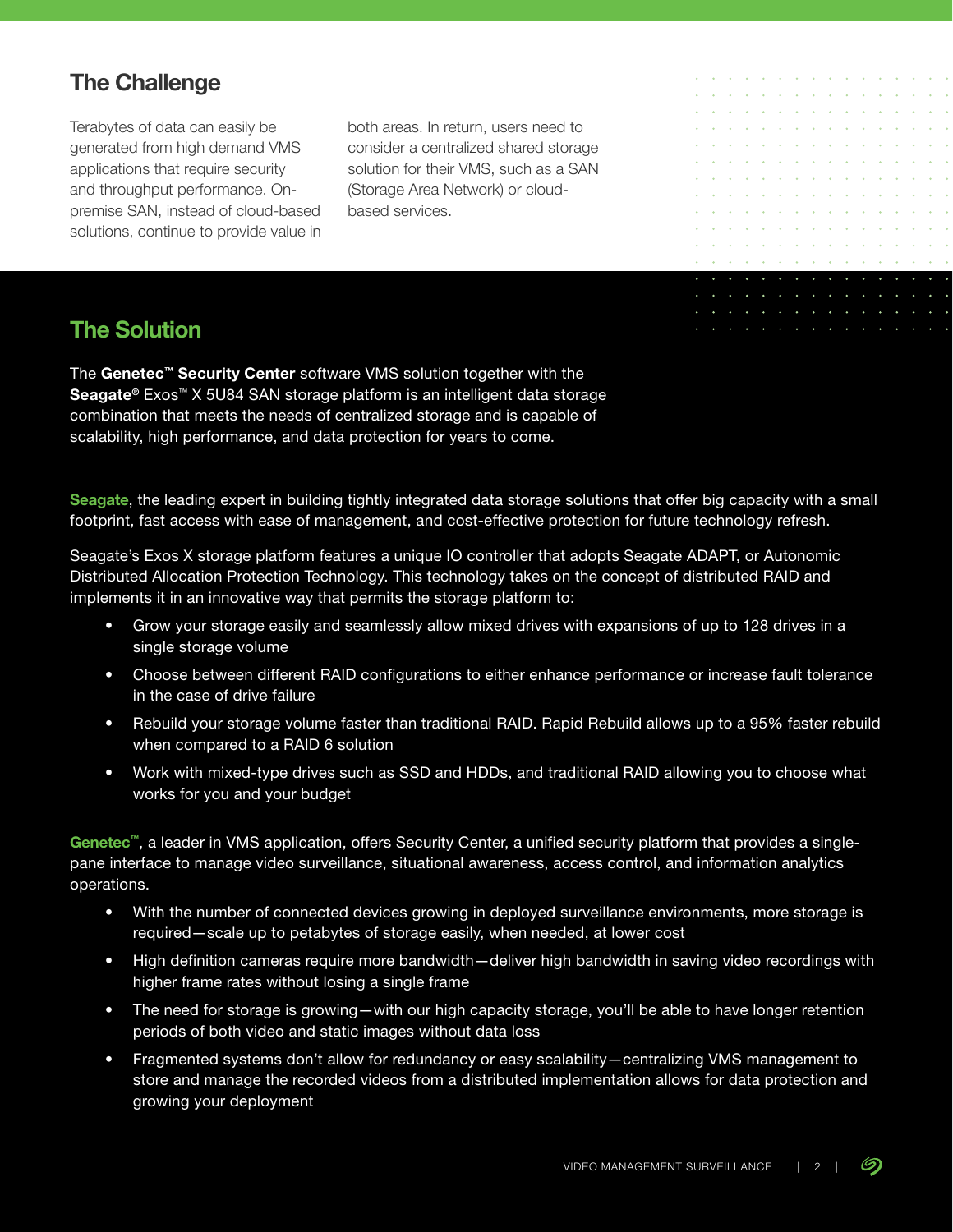# Storage Testing with Genetec<sup>™</sup>

## **Configuration:**

- The Genetec™ Security Center version used: 5.9.0
- CPU: Intel® Xeon® Silver 4216
- CPU @2.10GHz (32 CPUs), 2.1GHz
- System Model and Manufacturer: PowerEdge R640, Dell Inc.
- Windows Server 2016 Standard
- Memory: 196608 MB RAM



# ADAPT Rebuild Time and Performance Under Failure

| <b>Metric</b>                                  | <b>Traditional</b><br><b>RAID 8+2</b> | 24 Drive<br><b>ADAPT</b> | 84 Drive<br><b>ADAPT</b> | 120 Drive<br><b>ADAPT</b> |
|------------------------------------------------|---------------------------------------|--------------------------|--------------------------|---------------------------|
| Rebuild one drive                              | 55.5 hours                            | 24 hours                 | 7 hours                  | 5.3 hours                 |
| Fault Tolerance: after<br>second drive failure | 55.5 hours                            | 9 hours                  | 1 hour                   | 25 minutes                |
| Perf impact*, one drive<br>down                | $-41%$                                | $-23%$                   | $-8%$                    | $-6%$                     |
| Perf impact <sup>*</sup> , two drives<br>down  | $-62%$                                | $-37%$                   | $-14%$                   | $-10%$                    |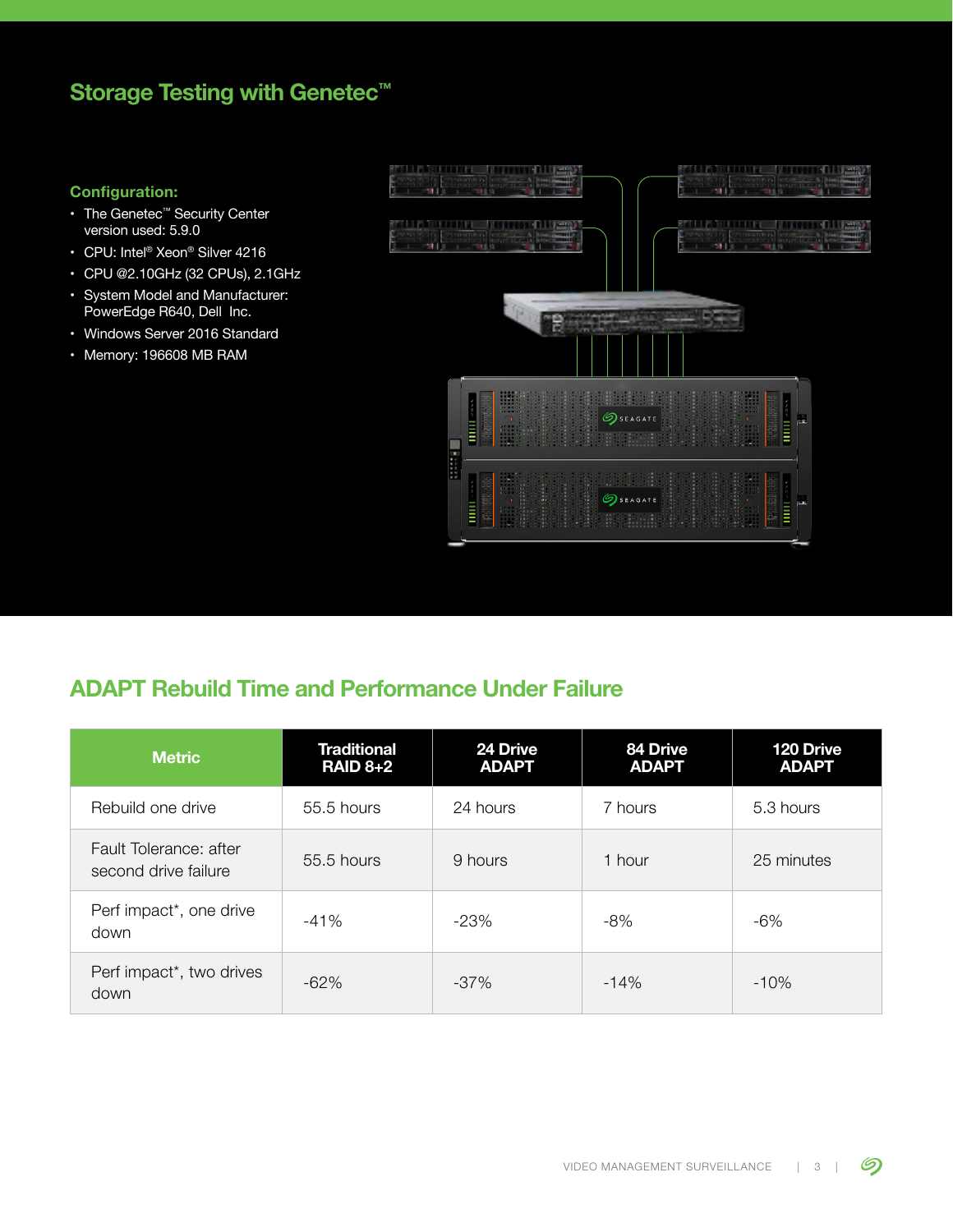## Features & Benefits

## Streaming Optimized

• Delivers high bandwidth to support more video recording devices with a higher frame rate without compromising video recording quality.

## ADAPT

• Autonomic Distributed Allocation Protection Technology—Rapid Rebuild technology that rebuilds storage volumes up to 95% compared to traditional solutions. In addition, ADAPT provides GUIdriven management for system compossibility, storage provisioning, and performance affinity to allow the customer to select desired Seagate storage features.

#### First to market

• Provides the highest capacity for ever-increasing surveillance storage demand and longer retention periods of both video and static images without data loss.

#### Encryption

• Seagate Secure™ encrypted hard drives keep your data safe even if your drives are lost, stolen, or misplaced.

## **Conclusion**

In order to be certified by Genetec™, the validation test results have to demonstrate that they meet the requirements set forth in the following Genetec™ test cases, in addition to following hardware deployment best practices described in the Architecture Review section.

| Case   | Case type                                   | <b>Expected throughput</b><br>on storage | <b>Number of</b><br>simulated cameras | <b>Number of GPUS</b><br>instances needed |
|--------|---------------------------------------------|------------------------------------------|---------------------------------------|-------------------------------------------|
| Case 1 | 1 Mbit/s per camera<br>Continuous recording | 300Mbit/s                                | 300                                   | 3                                         |
| Case 2 | 1 Mbit/s per camera<br>Motion recording     | $\langle$ >100Mbit/s                     | $\leq$ 100                            | $\langle > \rangle$                       |
| Case 3 | 5Mbit/s per camera<br>Continuous recording  | 300Mbit/s                                | 60                                    | З                                         |
| Case 4 | 5Mbit/s per camera<br>Motion recording      | $\langle$ >150Mbit/s                     | $<$ 30                                | $\langle > \rangle$                       |